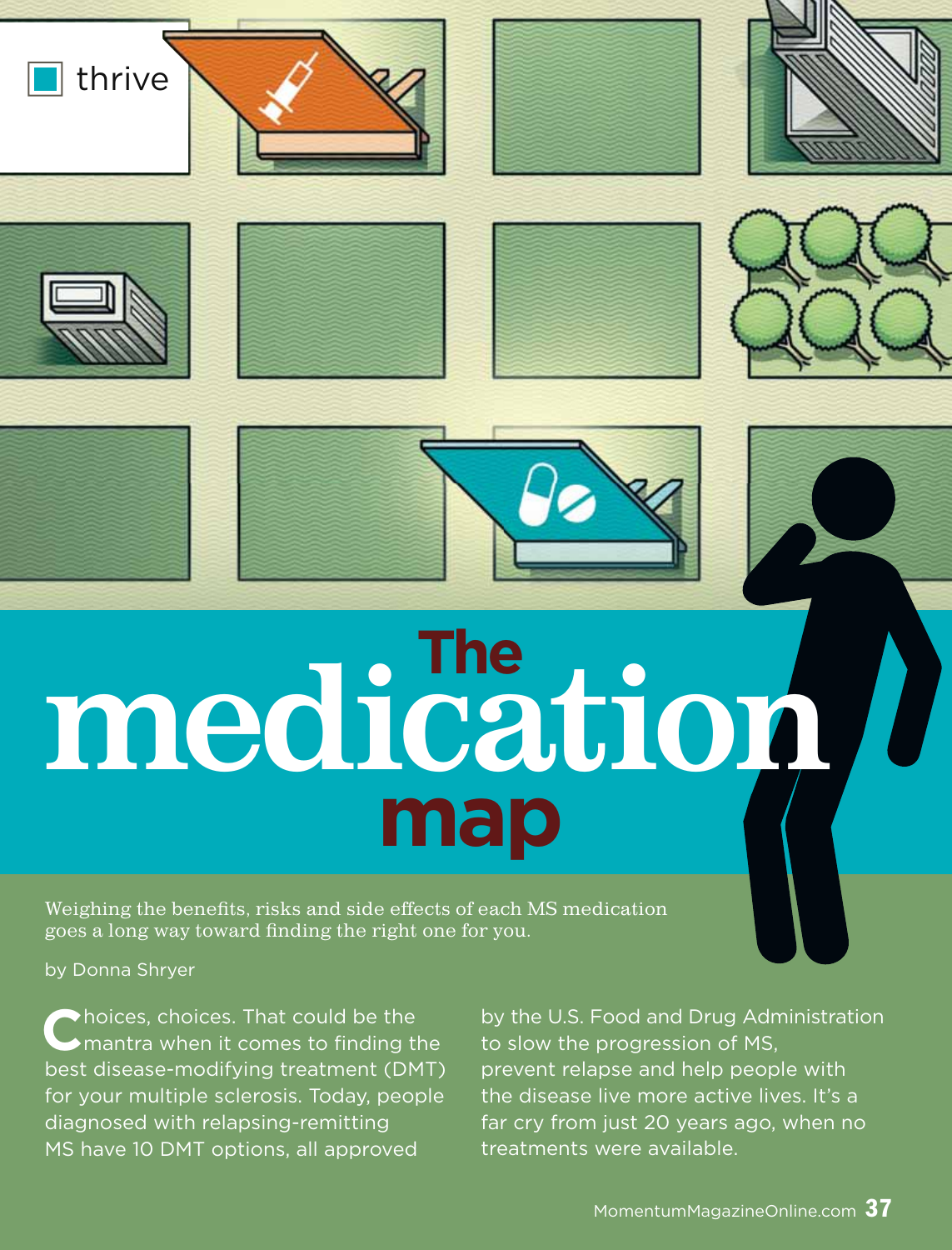

**P**eople newly diagnosed with MS—or considering changing their treatment—can now weigh not just the efficacy, safety, risks and side effects of each DMT, but also the method of administration. DMTs today are available as injections, infusions and oral medications, allowing people to choose how, when and where to take their medication.

#### **The menu of options**

Five medications are injectables, or shots that people give themselves (either under the skin or into a muscle) on a schedule that ranges from daily to weekly. Four of these injectables—Betaseron®, Avonex®, Rebif® and Extavia® belong to a class of medications called interferon betas. The fifth injectable, Copaxone®, is made of a synthetic protein called glatiramer acetate. Injectable therapies have been available for more than a decade, giving the medical community time to collect a significant amount of clinical evidence that demonstrates the drugs' safety—which is why these medications are often referred to as frontline MS treatments. The other therapies have all received FDA approval for safety and efficacy, but they don't have similar long-term usage data.

Two medications—Novantrone® and Tysabri®—are administered by intravenous infusion. This requires a visit to a medical facility, but treatment is needed only monthly or quarterly.

In 2010, the FDA approved Gilenya®, the first oral medication to treat MS, and two additional pills have since become available: Aubagio<sup>®</sup> taken orally once a day, and Tecfidera™, taken orally twice a day.

Each DMT works differently in the body to limit the damage caused by MS attacks. In addition, each has a different profile of risks and side effects and a different degree of effectiveness at slowing the development of new brain lesions, reducing exacerbations and slowing disability progression. In general, the newer drugs bring both greater efficacy and greater risk.

As people learn about new medications on the market or promising treatments being tested, they sometimes feel confused or overwhelmed, says Fred Foley, PhD, director of neuropsychology and psychosocial research at the Holy Name Hospital MS Center in Teaneck, N.J.

"There are few head-to-head trials and therefore no science-based answers that say which drug is superior for a particular symptom profile," Dr. Foley says. And considering the additional factors besides efficacy can add up to information overload. At the end of the day, Dr. Foley adds, it comes down to deciding what fits best right now—with the awareness that your needs may change over time.

#### **More power to you**

"There will be valuable input from your healthcare team, family and friends, but it's important to feel that you're in charge of your disease," Dr. Foley notes. "It's how you achieve what we call MS self-efficacy—the expectation that you will overcome challenges when they happen. Be an active participant. Ask a lot of questions, speak up if side effects are unbearable, and be fully engaged in your disease management."

Empowerment comes more easily with a trusted support network in place, explains Rosalind Kalb, PhD, vice president of Clinical Care at the National MS



Jeannie Saur, diagnosed with relapsing-remitting MS in 1997, found an MS treatment that works for her lifestyle.

compliance. Jeannie Saur, a 47-year-old resident of Westminster, Colo., found this out firsthand. Diagnosed with relapsing-remitting MS in 1997, Saur began

Society. "You want a partnership between the person with MS and his or her doctors, nurses, family members and perhaps a psychologist or social worker," she says. All of these people look at the treatment process from a different point of view."

Family support is particularly important when it comes to DMT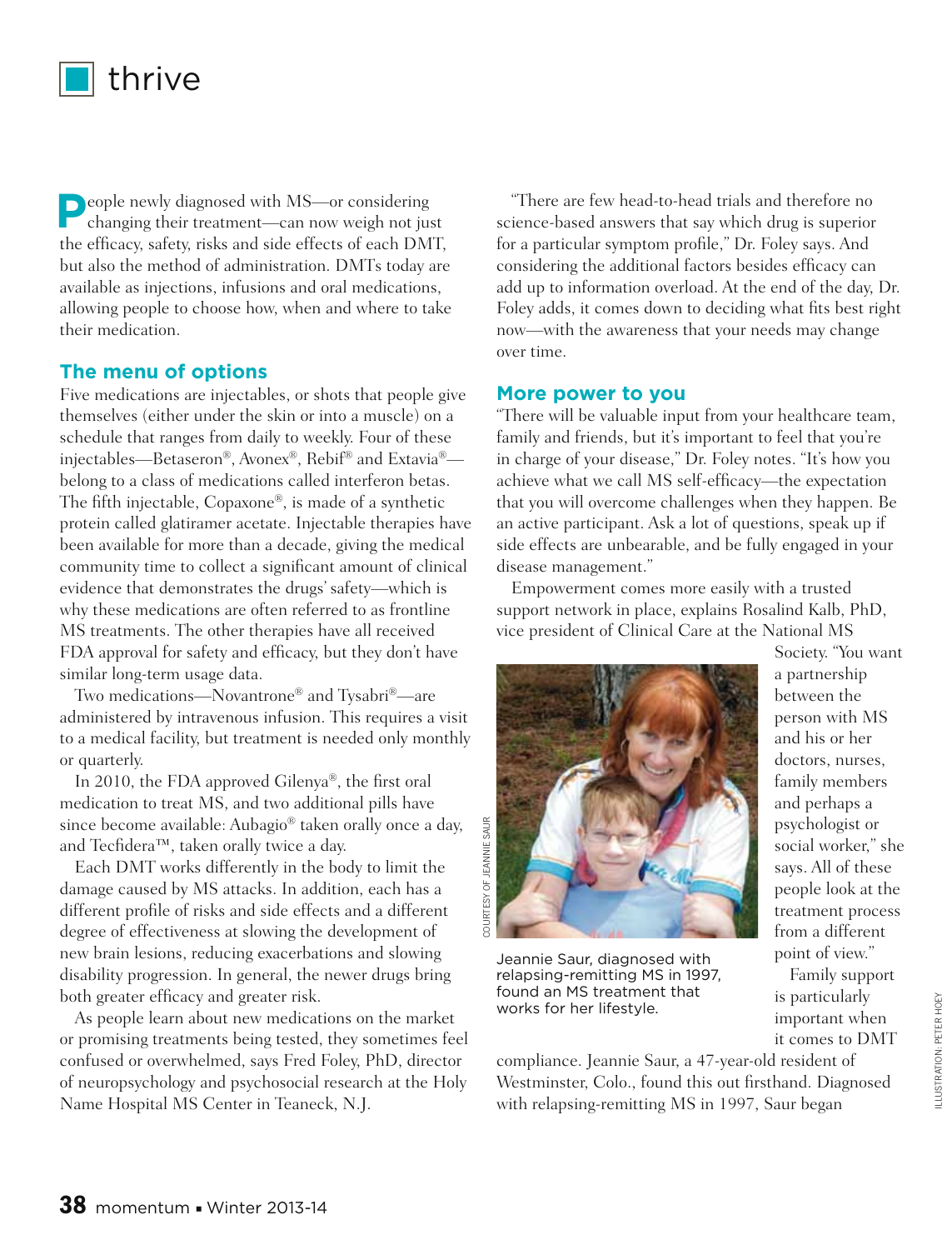## **Finding what works**

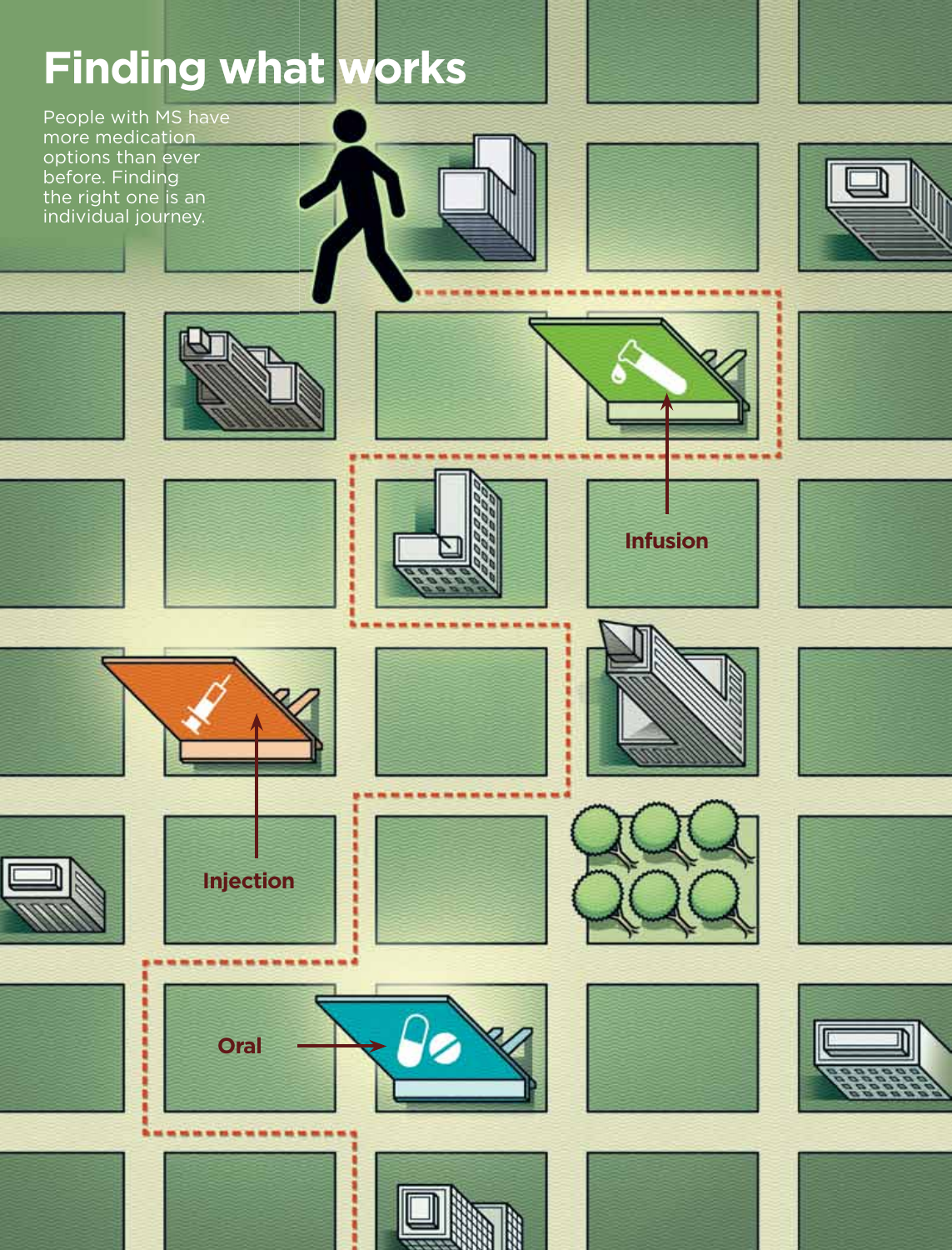



Had it with shots? Learn more about needle fatigue at **nationalMSsociety. org/needlefatigue**.

treatment with intramuscular injections. After seven years she "ran out of injection points," and moved to subcutaneous injections for the next seven years. Then she hit a bump in the road. "I was so tired of injections and felt what's called **needle fatigue**,"

she explains. "Since I was doing great, I made a very emotional decision to stop taking medication. But my husband took a more realistic view and told me, 'You may feel healthy now, but the fact is you need to stay on your medication to stay healthy."

Saur's husband was right: Even when you don't have active symptoms, MS can be operating in the background, causing irreversible damage (lesions) to the brain and spinal cord. In fact, lesions occur 10 to 20 times more often than symptoms are felt by a person with MS.

The only time physicians may recommend stopping MS treatment altogether is during pregnancy, nursing or when men or women are trying to conceive. Discuss this with your healthcare team if you're planning to grow your family.

So, rather than give MS free reign, the Saurs investigated newer oral MS medications and took their findings to Saur's neurologist for feedback. "We decided an oral therapy was the best fit for me, and it's been terrific. I'm back in charge now! But to get here, I really needed my small circle," she says.

#### **Taking sides**

Personal preferences should always figure into the DMT decision-making process, says Dr. Kalb. "We want people to get on and stay on their medication, and the only way this is going to happen is if it also fits comfortably into someone's lifestyle."

Side effects, for instance, can be a deal breaker when it comes to DMT compliance. Medication side effects can range from mild and annoying to uncomfortable and problematic. For Claire Gordy, diagnosed as an 18-yearold college freshman in 2000, severe flu-like reactions to each interferon therapy she tried sent her straight to bed. Side effects for other DMTs can range from headaches and skin flushing to vision changes.

For milder side effects, Dr. Kalb suggests giving them a month or so to diminish. Then, if they're not fading fast enough, talk to your neurologist. "Today, with 10 choices, a person with MS can speak up. You no longer have to settle," she says. "If you find yourself talking to the family doctor or a general neurologist who isn't comfortable discussing the newer drug options, take charge and reach

**Today, with 10 choices, a person with MS can speak up. You no longer have to settle."** "

out to someone who specializes in MS." Drug administration method also makes a difference. Some people dislike needles and prefer the convenience of

a pill. Others may prefer limiting their MS treatment to a monthly infusion. A full-time parent with young, active children might find an entire afternoon devoted to a monthly infusion impractical. These lifestyle issues count when it comes to follow-through.

#### **Risk management**

Despite the overall safety record of approved DMTs, every MS medication has some risk, and every person has a different comfort level with risk. "I've had people come in and say, 'Just tell me what to do!'" says Dr. Barbara Giesser, professor of clinical neurology at the David Geffen UCLA School of Medicine and clinical director of the MS program at UCLA. "Well, I can't do that because there is no one single solution for every person with MS. What I can do is give them known data on the therapies available, order the right tests and help them process the information to make the most informed choice possible."

The tests Dr. Giesser refers to help determine certain characteristics associated with specific drug risks. For example, in January 2012, the FDA updated Tysabri's labeling to indicate that previous exposure to the normally harmless JC virus increases risk for developing a rare but potentially fatal brain disease called progressive multifocal leukoencephalopathy (PML), which has occurred in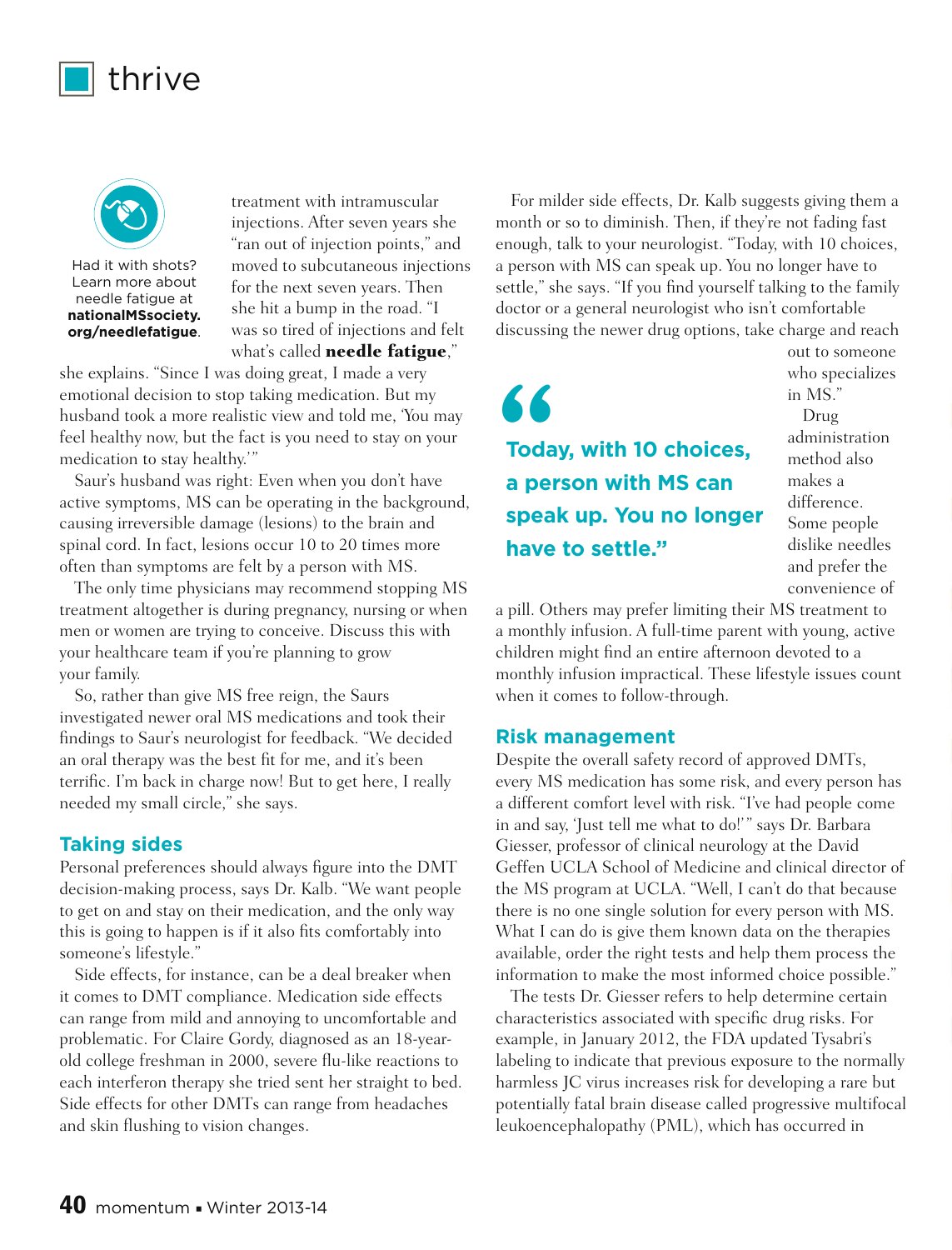

### **10 disease-modifying treatments**

|     | <b>Brand</b><br>name                         | <b>Chemical</b><br>name | <b>Frequency</b>                                                          | Year<br>approved | For more info or<br>financial help                             |                                                                                                   |
|-----|----------------------------------------------|-------------------------|---------------------------------------------------------------------------|------------------|----------------------------------------------------------------|---------------------------------------------------------------------------------------------------|
|     | <b>BETASERON*</b>                            | interferon<br>beta-1b   | Every<br>other day;<br>subcutaneous<br>(injected just)<br>under the skin) | 1993             | 800-788-1467<br>betaseron.com/<br>betaplus/<br>affordability   | Visit<br>nationalMSsociety.<br>org/treatments for<br>more information on                          |
|     | <b>AVONEX</b>                                | interferon<br>beta-la   | Once a week;<br>intramuscular<br>Ciniected directly<br>into a muscle)     | 1996             | 800-456-2255<br>msactivesource.com                             | specific DMTs and<br>their safety, risks and<br>side effects.<br>Read more about<br>potential new |
|     | <b>COPAXONE</b>                              | glatiramer<br>acetate   | Daily;<br>subcutaneous                                                    | 1996             | 800-887-8100<br>copaxone.com/<br>aboutshared<br>solutions.aspx | therapies at<br>clinicaltrials.gov and<br>MS-coalition.org/<br>emergingtherapies.                 |
| 69. | <b>NOVANTRONE</b>                            | mitoxantrone            | Every<br>three months                                                     | 2000             | <b>nationalMS</b><br>society.org/novantrone                    |                                                                                                   |
|     | <b>REBIF</b>                                 | interferon<br>beta-la   | Three times<br>weekly:<br>subcutaneous                                    | 2002             | 877-447-3243<br>mslifelines.com                                |                                                                                                   |
| 69  | <b>TYSABRI</b>                               | natalizumab             | Every four weeks                                                          | 2006             | 800-456-2255<br>msactivesource.com                             |                                                                                                   |
|     | <b>EXTAVIA</b>                               | interferon<br>beta-1b   | Every other day;<br>subcutaneous                                          | 2009             | 800-245-5356<br>patientassistancenow.com                       |                                                                                                   |
|     | $\epsilon$ GILENYA <sup>®</sup>              | fingolimod              | Once a day                                                                | 2010             | 800-245-5356<br>patientassistancenow.com                       |                                                                                                   |
|     | $\epsilon$ AUBAGIO <sup><math>+</math></sup> | teriflunomide           | Once a day                                                                | 2012             | 855-676-6326<br><b>MSOnetoOne.com</b>                          | Download the<br>Society's "MS<br>Disease-Modifying                                                |
|     | <b>SECTIOERA</b>                             | dimethyl<br>fumarate    | Twice a day                                                               | 2013             | 800-456-2255<br>msactivesource.com                             | Medications"<br>brochure at<br>nationalMSsociety.<br>org/DMDs.                                    |